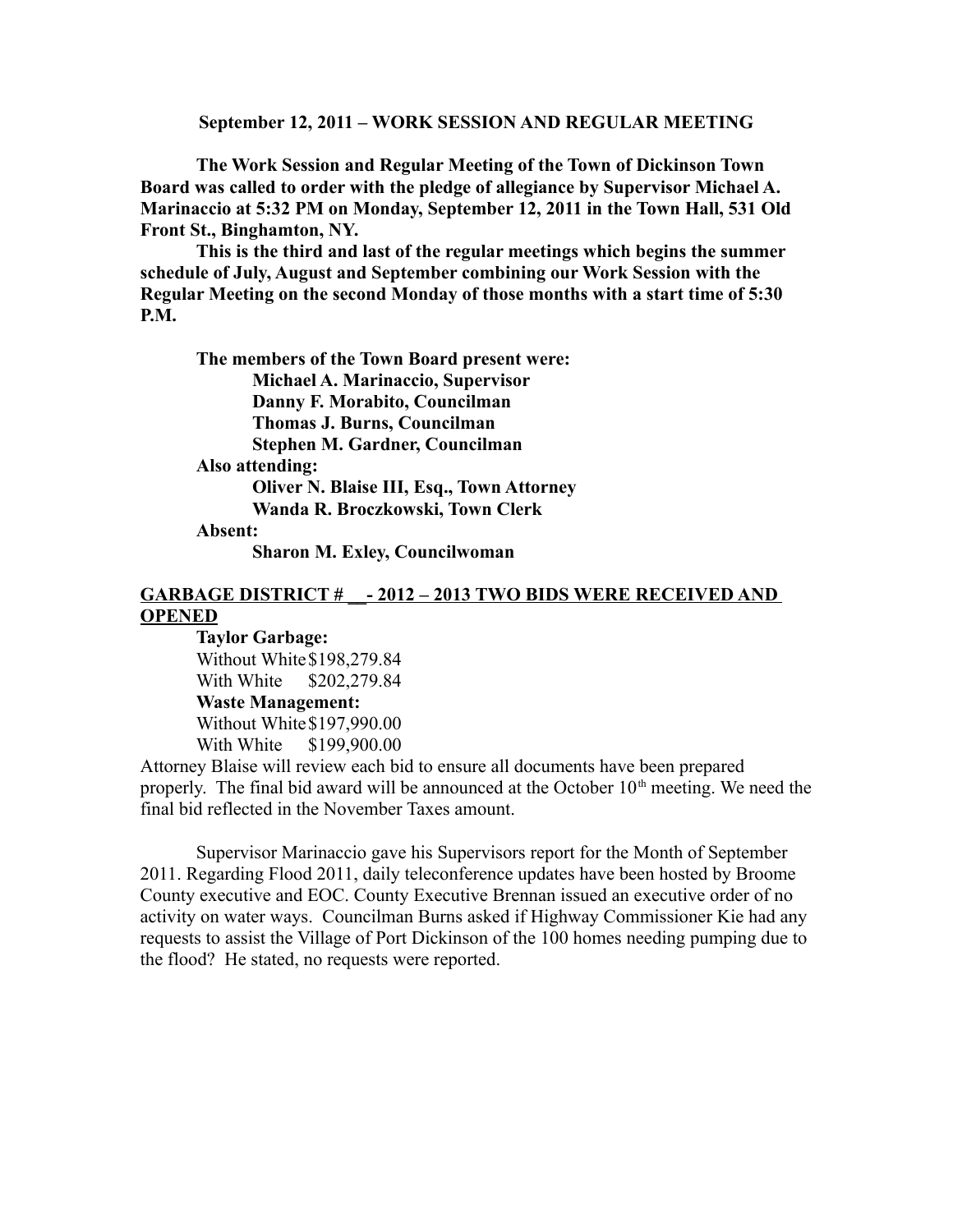#### **Public Comments**

No comments.

On a motion by Councilman Burns, seconded by Councilman Gardner to approve the Work Session and Regular Meeting Minutes of August 8, 2011 as presented. All in favor. Vote -4 Ayes, Nays-0.

Abstract # 9 – Abstract Summary of Audited Vouchers for all Funds in the amount of \$317,943.06. On Motion from Councilman Morabito, seconded by Councilman Gardner to approve. Vote Ayes  $-4$ , Nays  $-0$ .

Supervisor Marinaccio voting Aye Councilman Morabito voting Aye Councilman Burns voting Aye Councilwoman Exley voting (Absent) Councilman Gardner voting Aye Unanimously passed and noted as duly adopted.

**ATTORNEY**

Regarding the horn honking truck noise related issue in Prospect Terrace, reported last month by Councilwoman Exley – she prepared a time schedule and presented it to the board. Attorney Blaise recommends he be contacted through our town Code Enforcement by Constable Kie. Otherwise we then need to contact the Broome County Sheriff.

Attorney Blaise commented on all of the Town of Dickinson Board and all crews were out in force during and after the flood. We had 8 water pumps going round the clock.

Attorney Blaise reported will verify the Garbage bids as they will be needed before November for tax purposes.

50 North Broad – No answer from requestor

Shopping Carts issue - Code Enforcement Officer Rafferty provided copy of Endicott's **Cart Pick-up Ordinance** for the board to review and discuss for the October 10<sup>th</sup> meeting.

Utility Pole – All State settled for \$4,250.00 for the light pole on Stella Ireland. Attorney Blaise got us as much as he could, the damage was \$4,600.

John Street Drainage Easement – We are currently working on easement agreements with Liz and Ed Krukowski. If FEMA were to mitigate then we could risk not getting FEMA money. Engineer for the Town, Ron Lake and Commissioner Kie will review this situation. Attorney Blaise will follow-up on it. Since Danny Miller of the water department replaced the pipe, it should be noted - This storm was NOT a problem. We wondered did NYSEG clean-up the area?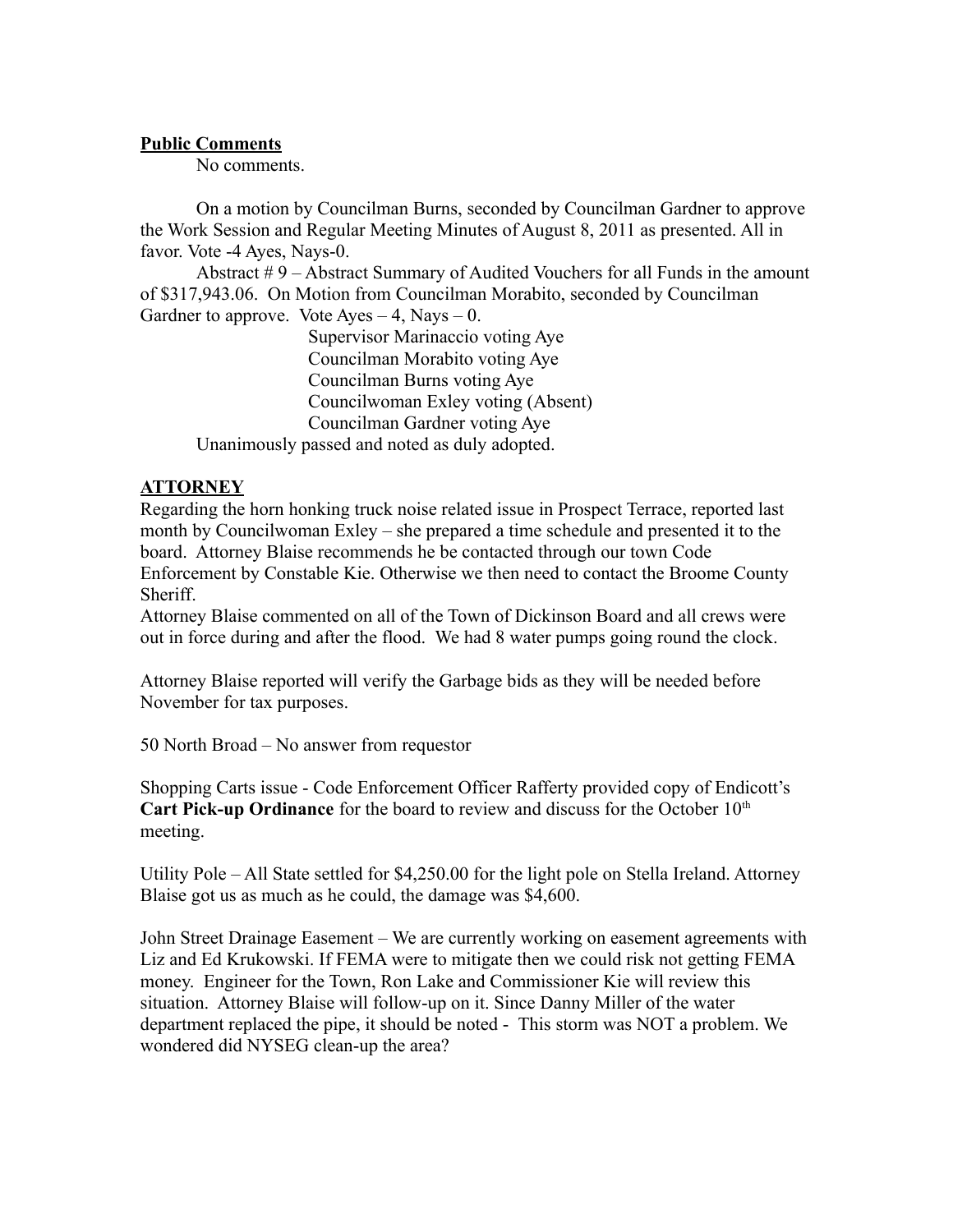# **FLOW MANAGEMENT**

## **Binghamton-Johnson City Joint Sewage Treatment Plant**

Town Engineer Ron Lake was not present to report further on the Sewage Treatment Plant although Supervisor Marinaccio stated he is much concerned with the plan.

## **BUILDING PERMITS**

Code Enforcement Officer, Rafferty presented his permit schedule after the survey results. Varies depending on what they request in the permit. The flat rate will be \$25.00. If the mortgage company is involved and fees would be established for certain zones. Ordinance is needed to cover signs. Councilman Morabito says go with what site plan covers. Councilman Burns raised questions such as how do we know what they are? \$5.00 a sign, raise the price? Temporary sign all signs have to be worked on. With much discussion on the topic it was decided we need an ordinance; although we do not want to over govern this ordinance. We prefer to not want to discourage community minded organizations from small fundraisers or the like.

#### **Committee Reports: Public Works – 2011 Flood Damage**

# Highway Commissioner Joel Kie reported:

- 1. Terrace.
- 2. Deyo Hill Road only lost topsoil during recent repaving.
- 3. College View
- 4. True Street (culvert) near Glenwood Cemetery
- 5. Market Street and Boland Road were two main areas.
- 6. Wal-Mart area was flooded, then it flushed out; no mention of this.
- 7. Councilman Burns only complaint he heard was regarding the valve replacement since 2006 on Boland Road, residents were not told about the valve being closed – since it was 12:30a.m. During the night we had to make a very on the spot decision. What would we do the next time around? Have Councilman Burns knock on their doors to inform them.

## **Public Works – other**

- 1. Rail Road Crossing road work All came out beautiful. The rest of the road on Phelps is not going to be finished until next year. We will help plowing road.
- 2. North Broome Ditches had much erosion. Take a look at eliminating the ditches.
- 3. Danny Miller of the water department reported the new generator that just came in got flooded. It was called in prior to add it to the insurance policy. We have to verify it was added.
- 4. Water boil advisory was lifted.